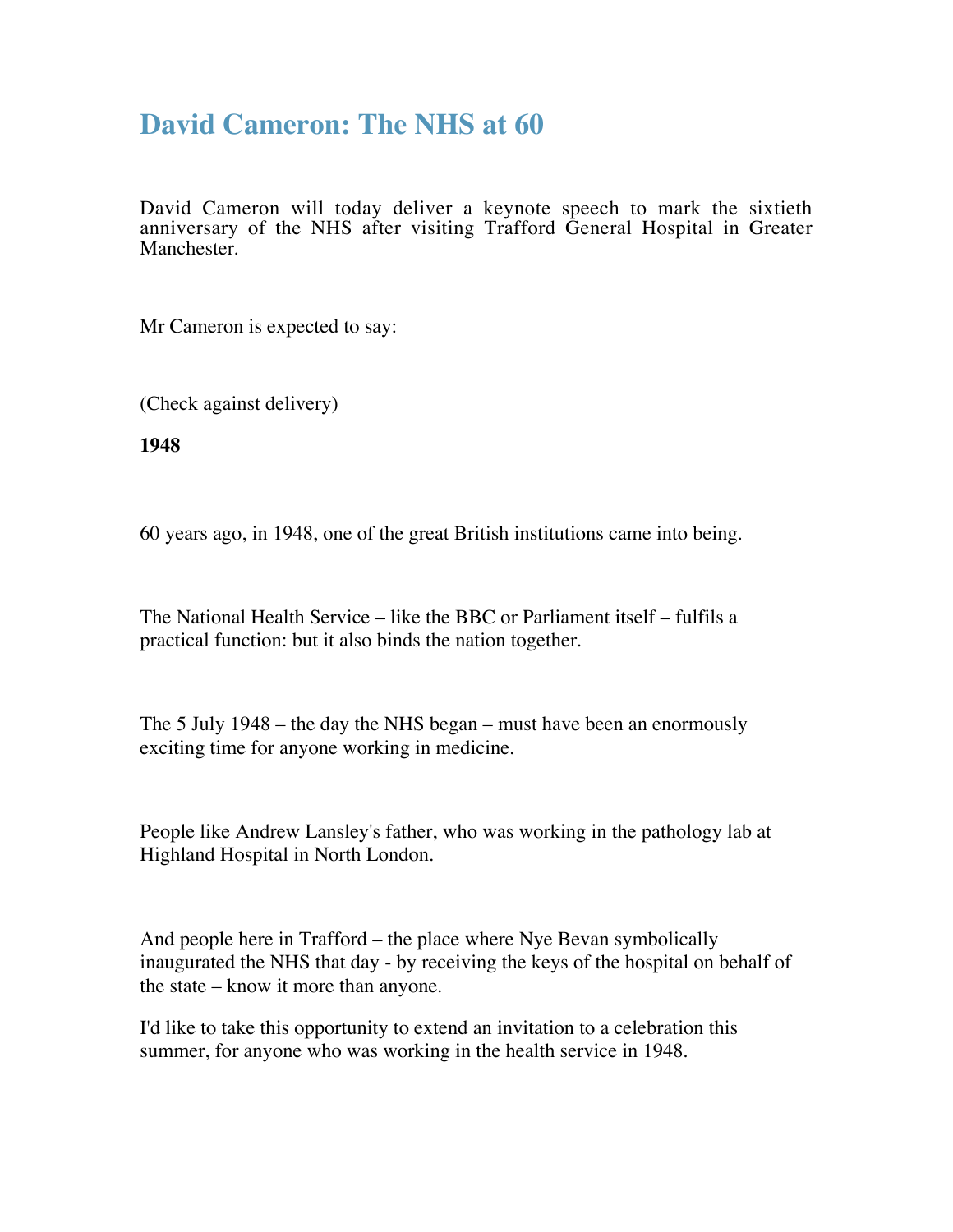Andrew and I want to meet people who were there – to hear what it felt like, and what the creation of the NHS did for our country.

## **Equity**

There are many things that Conservatives would want to improve about the NHS. But, I believe that Conservatives should never attack an institution which so many of our fellow countrymen and women look to as one of the great achievements of our past it's an institution which embodies, in its very bricks and mortar, in its people, in its services, something which is great about Britain.

That something is equity, the founding value of the NHS: the spirit of fairness for all, of dignity in age and in pain and weakness the idea of our equality as human beings and the equal right of everyone to care and comfort when they are born, when they are ill, and when they are dying.

A system which strives for equal access to healthcare is not a dream of socialism. It is not a hideous Marxist intrusion into the pure beauty of the free market.

It is an institution I acknowledge and respect as a Conservative – and for that matter, an institution I am happy and proud to use as a father.

## **Labour's management**

That commitment I know is shared by Labour politicians and by Gordon Brown himself. But I feel passionately that Labour has badly mismanaged the NHS.

I've said before that in their drive to 'modernise' the NHS, Labour haven't improved it, so much as ripped out its heart and installed a malfunctioning computer instead.

It's one of the most shameful and disgraceful aspects of Labour's record: the way they fall for the sales patter of the management consultants and the big IT firms,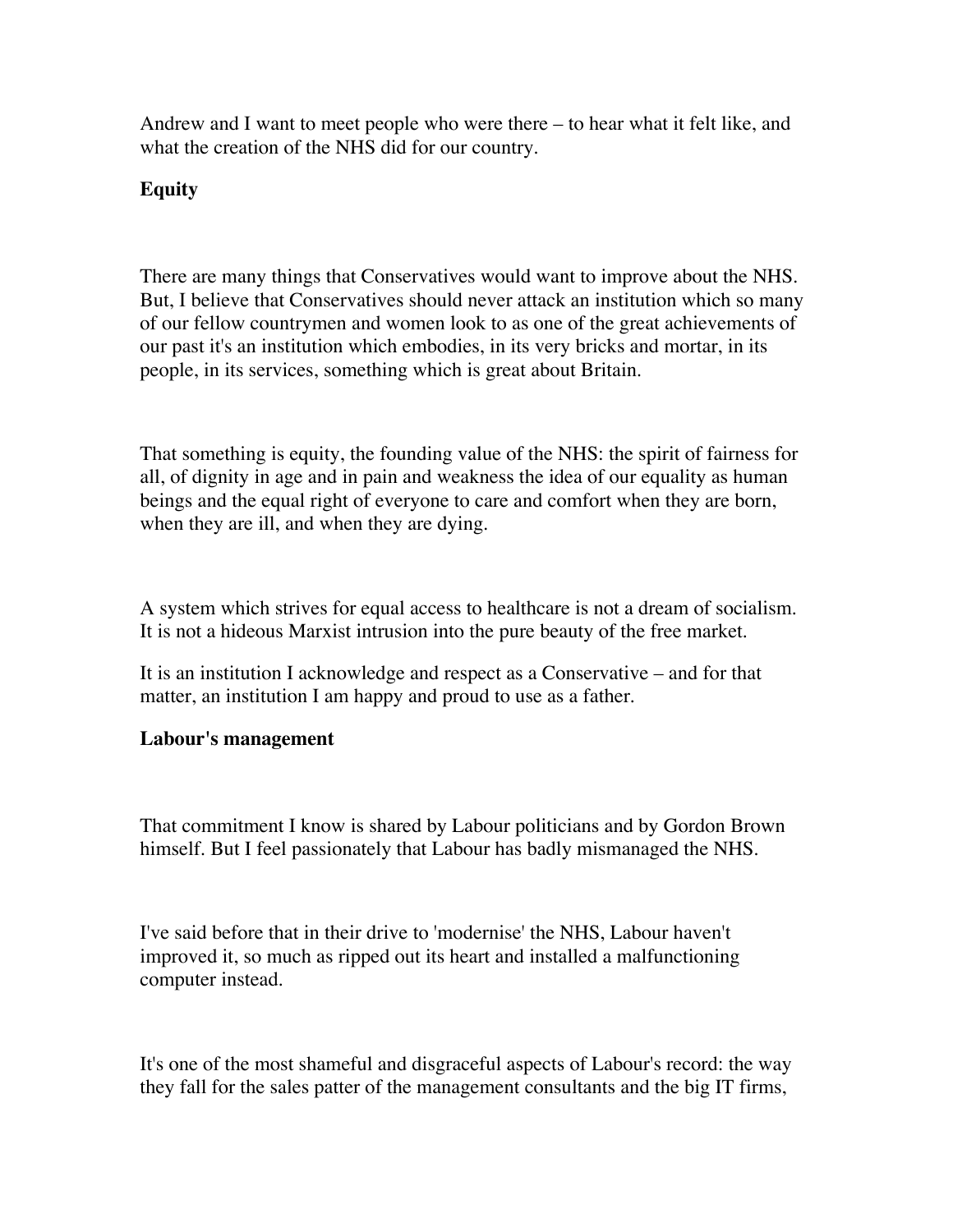who make them think they can cut corners to success.

Spend a few million on these consultants, they're told, a few billion on this computer project, and everything will be ok.

Well it isn't.

The NHS is suffering from the shoddy jargon-ridden schemes served up on powerpoint and swallowed whole by the people who are supposed to be custodians of the health service and custodians of taxpayers' money.

The NHS is suffering from the hopeless gullibility of Labour ministers.

## **NHS Constitution**

So let me spell out, in black and white policy, my party's support for the NHS as an institution, and our commitment to its founding principle of equity.

First, George Osborne and I have committed ourselves to delivering rising resources for public services – using the proceeds of growth to fund investment. That means more money for the NHS.

Second, we will do what, surprisingly, has never been done – properly establish the NHS as an institution.

At the moment the NHS has no charter, no articles of incorporation, no governing document at all.

And now, in the  $21<sup>st</sup>$  century, as the pace of social and medical change is accelerating so fast when, as I shall explain, so much needs to improve about the way we organise healthcare I believe that now more than ever we need to protect the cardinal, core values of the NHS against the sort of pointless upheavals we've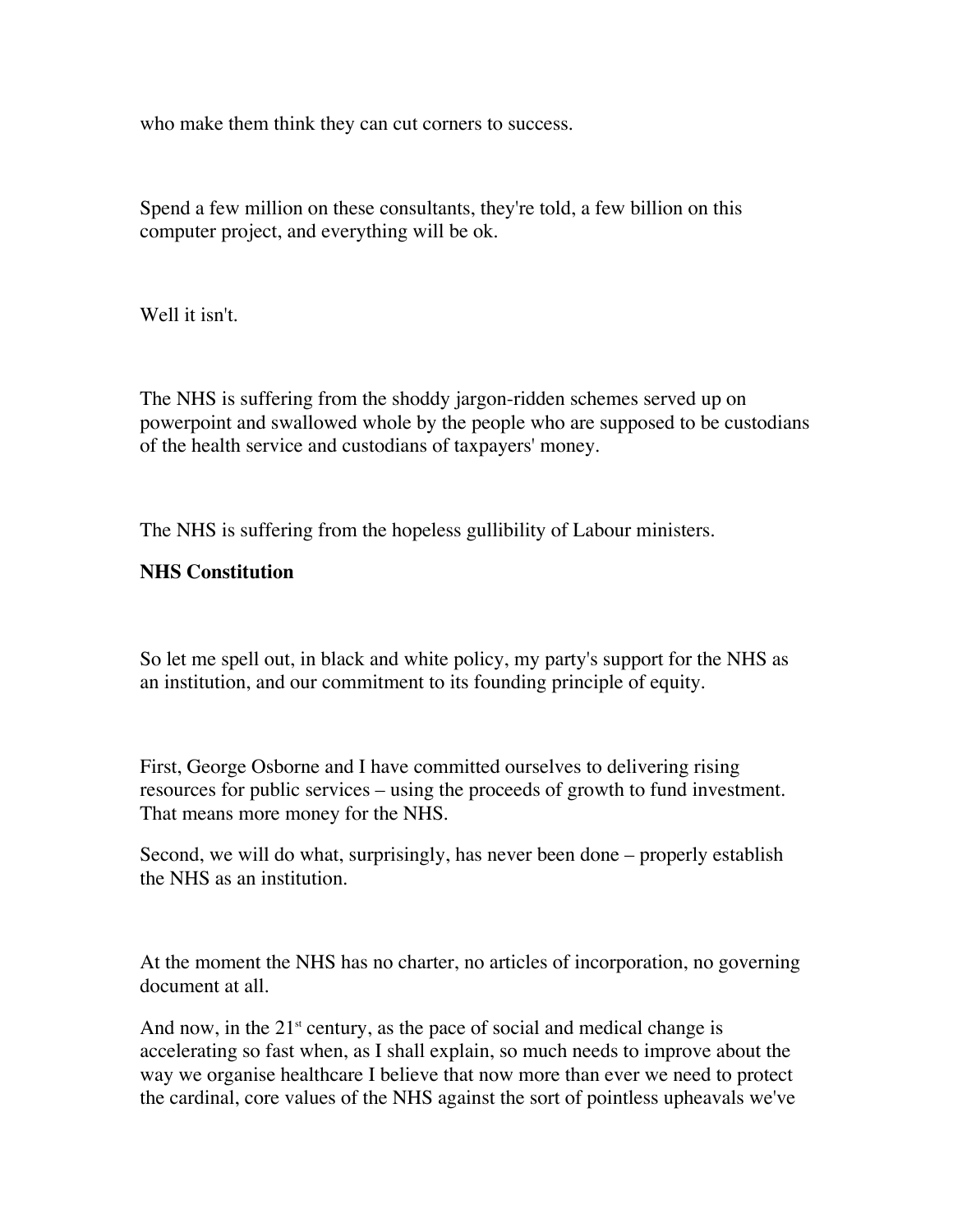seen so much of recently.

Back in June 2007, Andrew Lansley published a White Paper proposing an NHS Constitution, enshrining the basic principle of equity as the foundation of publicly funded healthcare in Britain.

I am delighted – if unsurprised – to see that this is now Government policy too.

Yesterday Gordon Brown proposed the same idea. So once again it is the Conservative Party setting the agenda – not just on tax but on the public services too.

#### **Changing medicine: sophistication**

I have said that the core value of the NHS is equity. I have made clear my commitment to that value by promising rising resources and an NHS constitution.

I now want to turn to my main argument today – that the NHS needs to adapt to the world of the  $21<sup>st</sup>$  century.

Two great changes are happening to health and healthcare in the new century.

The first is the extraordinary rate of technological and medical development.

This has been a constant feature of the NHS, of course.

As one medical historian put it, "in medicine more has happened since 1948 than in all the centuries back to Hippocrates".

In 1948, penicillin had only been on the market for three years. The greatest threats to health were still the big epidemics: diphtheria, whooping cough, measles.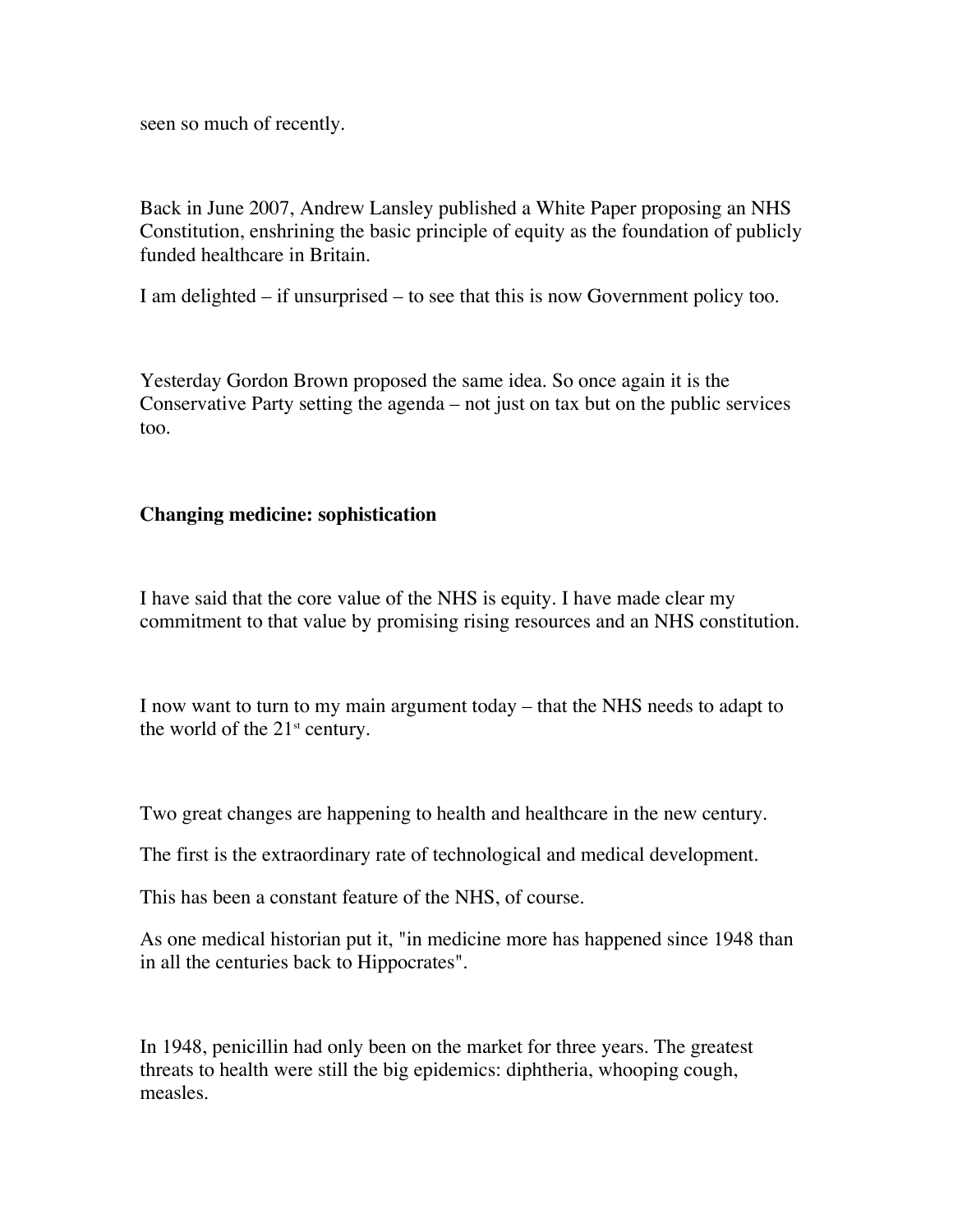Today those diseases are almost history, defeated by the science of immunology.

And we've taken huge steps forward in other fields. Drugs in psychiatry. Anaesthesia and antibiotics in surgery. Steroids. Organ transplants. IVF.

And now, at the start of the  $21^{\text{st}}$  century, we are on the cusp of a further evolution – a revolution, really – as we face the amazing possibilities of genetics, nanotechnology and robotics.

It's as if, having scratched away using open-cast mining for thousands of generations, we've suddenly discovered the far richer seams that lie deep beneath the surface – and we're quickly developing the technologies to reach them.

The  $21<sup>st</sup>$  century is going to be the most exciting time in the history of medical science – with many terrors too, of course - but I am hugely optimistic about mankind's potential to cure some of mankind's oldest fears.

## **Changing patients: personal responsibility**

So the first trend in health and healthcare is the increasing sophistication of medical science.

The second appears to run counter to this.

Because, if healthcare has got more complicated in one respect, in another it has got much more simple.

We are realising just how central personal behaviour is to our health and wellbeing.

Of course there are still big infectious diseases we must fight: HIV, drug-resistant TB, the danger of global flu pandemics.

But today, we also face new public health threats which were totally unfamiliar to the days when the NHS was founded: obesity, for instance, or widespread drug abuse and addiction.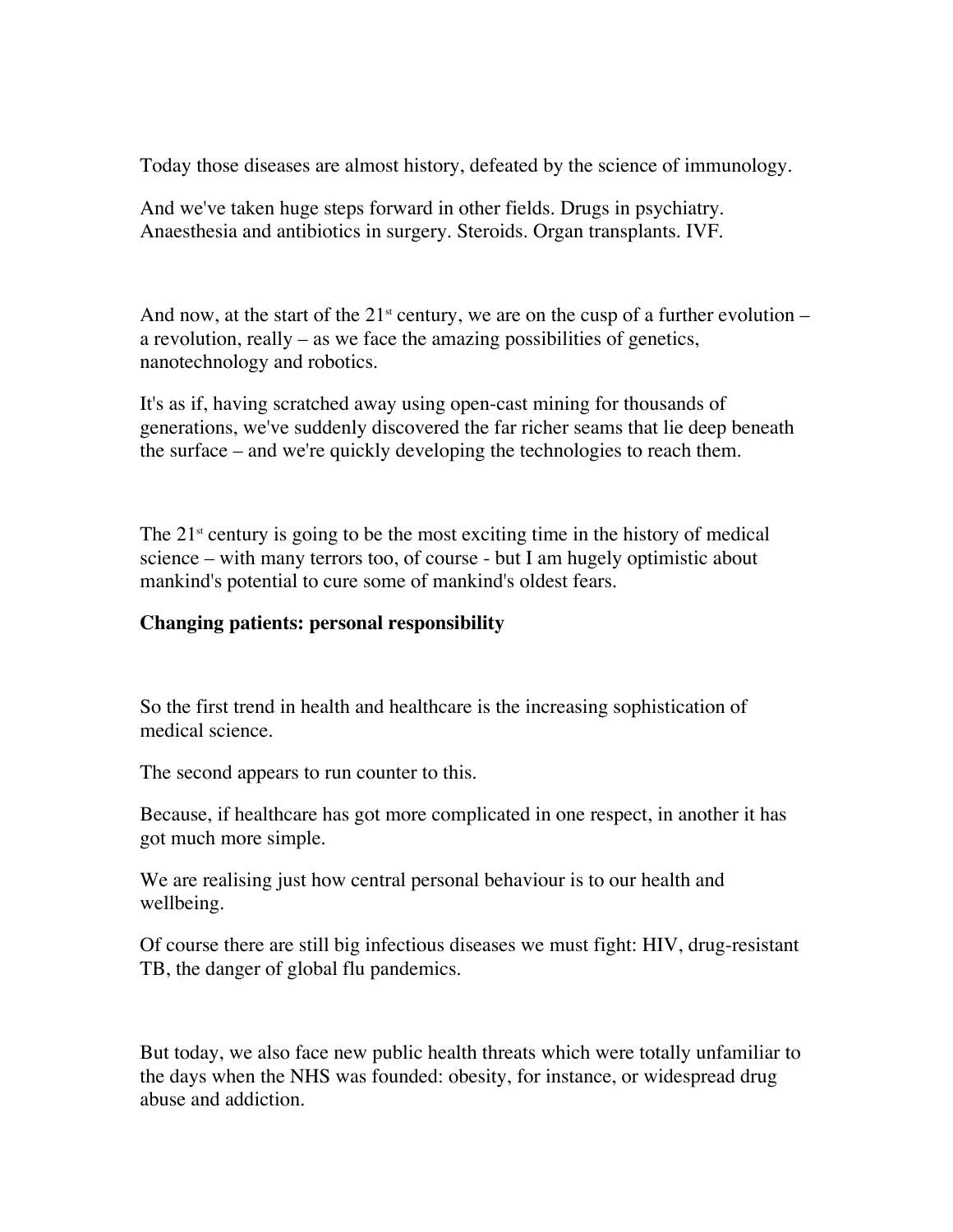These are the direct consequences, not of external circumstances like bad sanitation, or ignorance about contagion, but of personal choices made, by and large, in the knowledge of the dangers.

And we cannot rely on the first trend I identified to overcome these dangers. We cannot rely on the increasing sophistication of science to save us from the consequences of our own decisions.

The body remains subject to the will of its inhabitant that is to say, the personal choices that we make impact on our health far more profoundly that any remedial work doctors can do after the event.

We must not put our trust in science to do what we can only do for ourselves – stay in shape by taking exercise, avoiding toxins, eating and drinking in moderation. As patients we need to be active, not passive.

But we must be careful what we mean by that. People pay tax all their life – they rightly expect treatment and service as a result.

Gordon Brown's blundering into this subject at the start of the year was so depressing. So depressing because it was so familiar. Brief the press, a tough gimmicky message – no treatment if you're fat or smoke or drink too much; then shambolic denials the next day.

This is the worst sort of government-by-gimmick, policy-by-press-briefing, and initiative-by-insinuation that he promised to get away from.

At the start of 2008 we have discovered something I long suspected to be true – that when it comes to short-term sound-bite and tricksy politics, Brown is worse than Blair.

#### **Changing doctors: life-long care**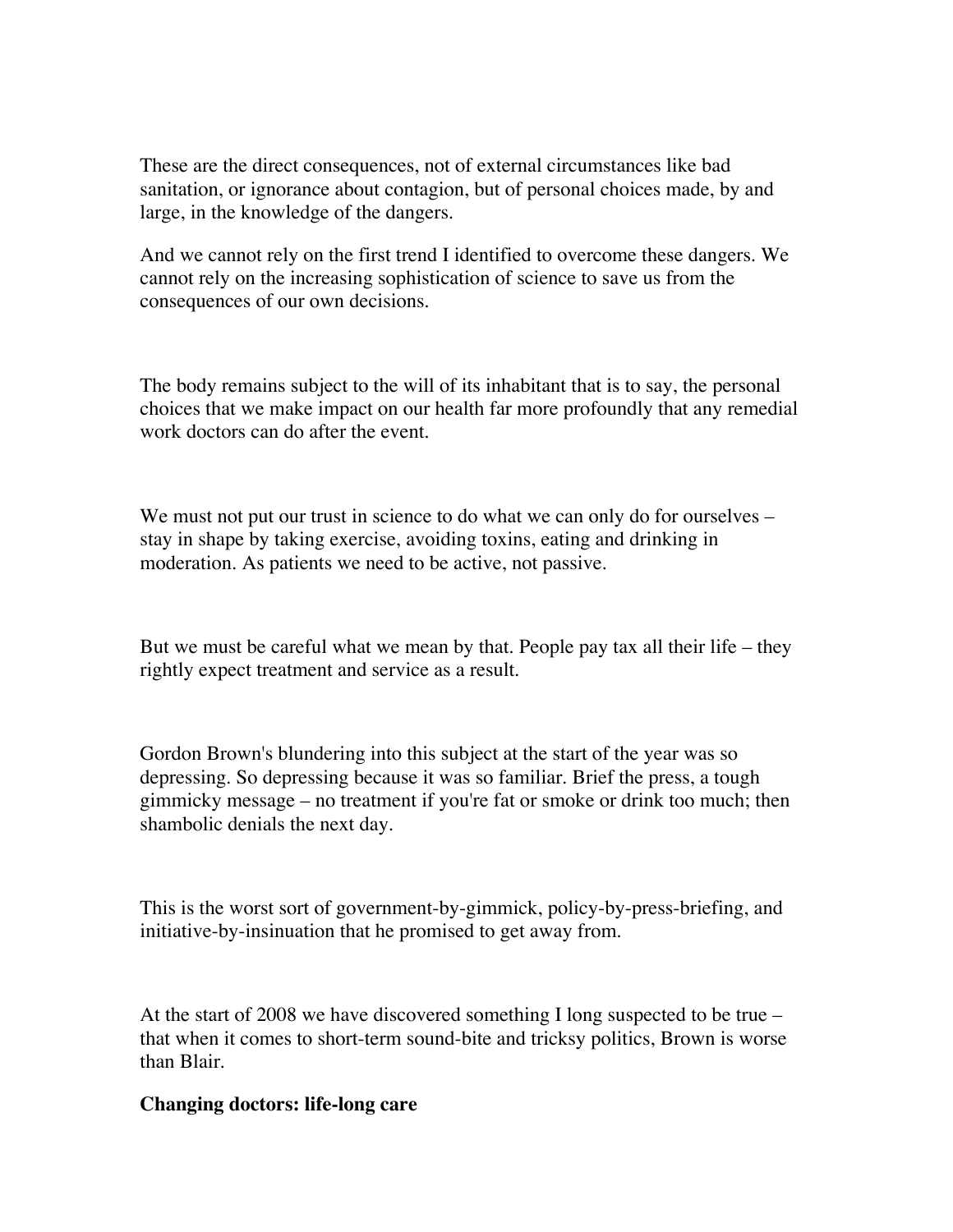If the nature of medicine and the role of patients are changing, so too is the role of doctors.

In a phrase, in the  $21<sup>st</sup>$  century healthcare is for life, not just for emergencies.

In the 1940s, you went to a doctor rarely, when you were very ill.

The NHS was created to organise what doctors did in those days: deal with major events, of the sort that happened only once or twice, if at all, in the course of a patient's life.

This helps explain the centrality of the large hospital to the design of the NHS. In the debates that led up to 1948, the hospital consultants won the argument against the general practitioners – Nye Bevan created an NHS which prioritised secondary acute care over primary and long-term care.

Yet today both GPs and hospital doctors work very differently to how they did in 1948 – even though the basic structure in which they work hasn't changed.

Whether they are treating cancer, a chronic condition like Alzheimer's or Parkinson's, or working to improve mobility or quality of life for an elderly patient, doctors are now a regular part of life: a constant presence, not a remote authority.

They deliver, not occasional intrusive treatment, but lifelong care.

Rather than the doctor being a benevolent dictator he's more a specialist adviser, helping you both to make complex choices about medical care, and to make useful changes to your lifestyle.

That's especially true in light of the most profound change of all: our ageing society.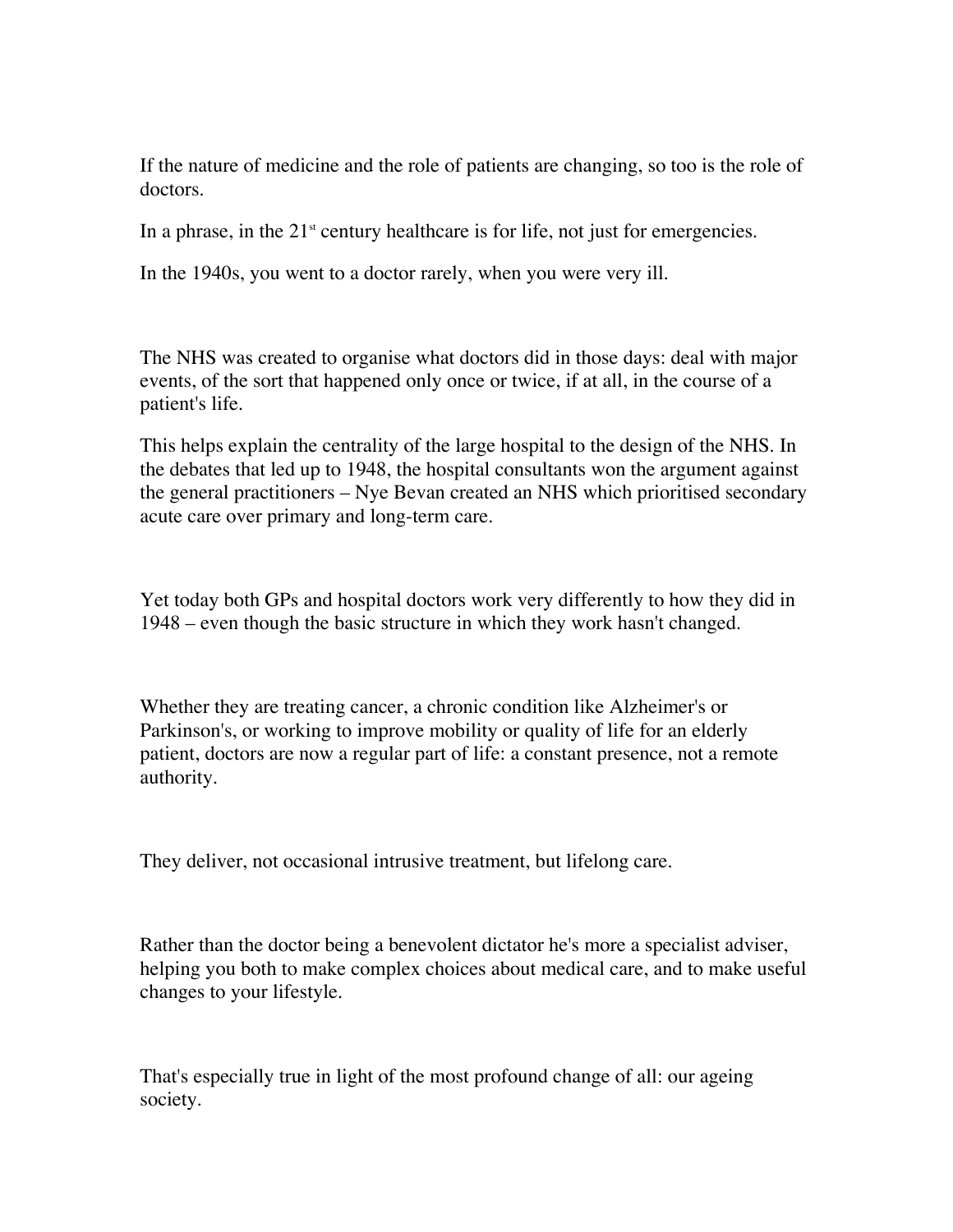This means more treatment, for longer: proportionately less of the sophisticated interventions that happen in hospital, and more of the long-term care and social care that happens in primary care settings and in the home.

#### **Changing society: post bureaucratic age**

Progress in medical science. An increase in personal responsibility. A shift towards life-long healthcare. Changes to medicine, to patients, and to healthcare professionals.

Next I want to highlight a change that is happening to society itself.

I have described the  $21^{\text{st}}$  century in Britain as the 'post-bureaucratic age' we are in the moment when monolithic, centralised structures, with a monopoly of knowledge and power, are giving way to decentralised, open systems, where knowledge and power are diffused and democratised.

Instead of the national mainframe, we are entering the age of the local network.

This applies especially to health and healthcare.

In 1948 medical knowledge was carefully stored in the great teaching hospitals, where it was slowly crammed into the heads of the nation's doctors.

Today Google has three million medical articles online, there for public viewing and easy searching – far more information than any doctor can carry in his head.

And so much medical knowledge is being created by patients themselves. The experiences of patients can be distributed horizontally, from patient to patient, through online networks, rather than vertically as before through doctors and hospitals.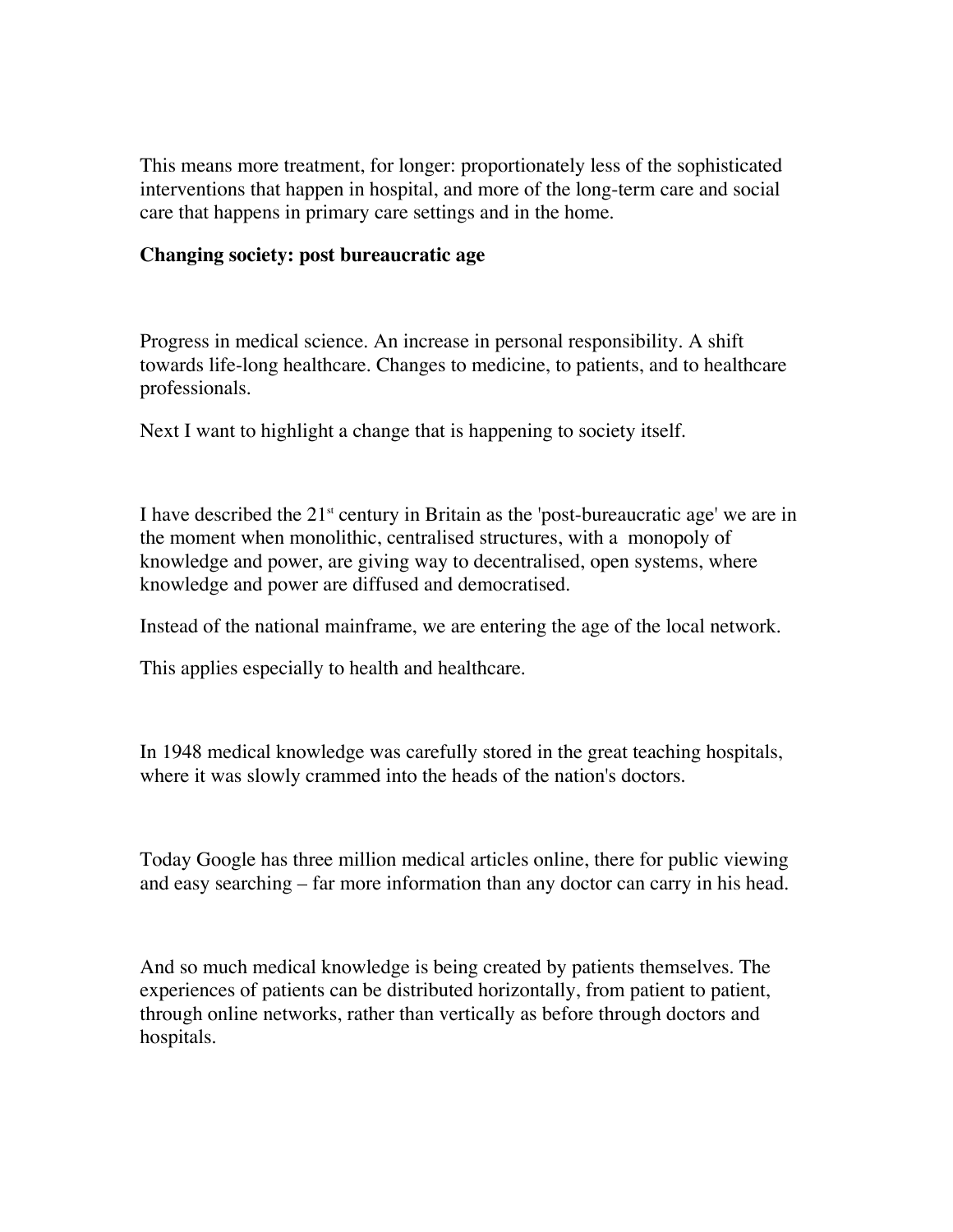I've done it myself. If your child is ill, as soon as you hear the name of their condition, you get home and Google it on the internet.

You join the international support group. You pick up ideas about drugs and treatments. All too often you then bombard your doctor with questions about these things – but often these are the right questions to ask and sometimes you might even pick up an idea before they do.

And it's this horizontal diffusion of knowledge that makes me so confident we can do better than the Government's proposal for a vast, centralised, NHS database.

Surely recent events have shown how dangerous government IT systems are – just think of the potential for disaster when everyone's health records are stored centrally.

Of course we need different NHS professionals to be able to access medical records. But those records should be owned by the patient, and stored locally, under the control and protection of his GP. We need local servers with interoperability.

In this context let me congratulate the IT team at Trafford NHS Trust – they recently won an 'e-health' award from BT for the system they developed to track donated blood from donor to recipient. That's the sort of thing local specialists can do – why on earth do ministers and civil servants think they can do better?

## **Excellence as well as equity**

So these are the trends in healthcare: increasing technological sophistication; growing recognition of the personal responsibility of patients themselves for their own wellbeing; a shift in the role of the medical profession towards providing lifelong care to an aging population; and lastly, a new and extraordinary development in human communications and the dispersal of knowledge.

These trends help explain why the founding principle of the  $N<sub>HS</sub>$  – equity – is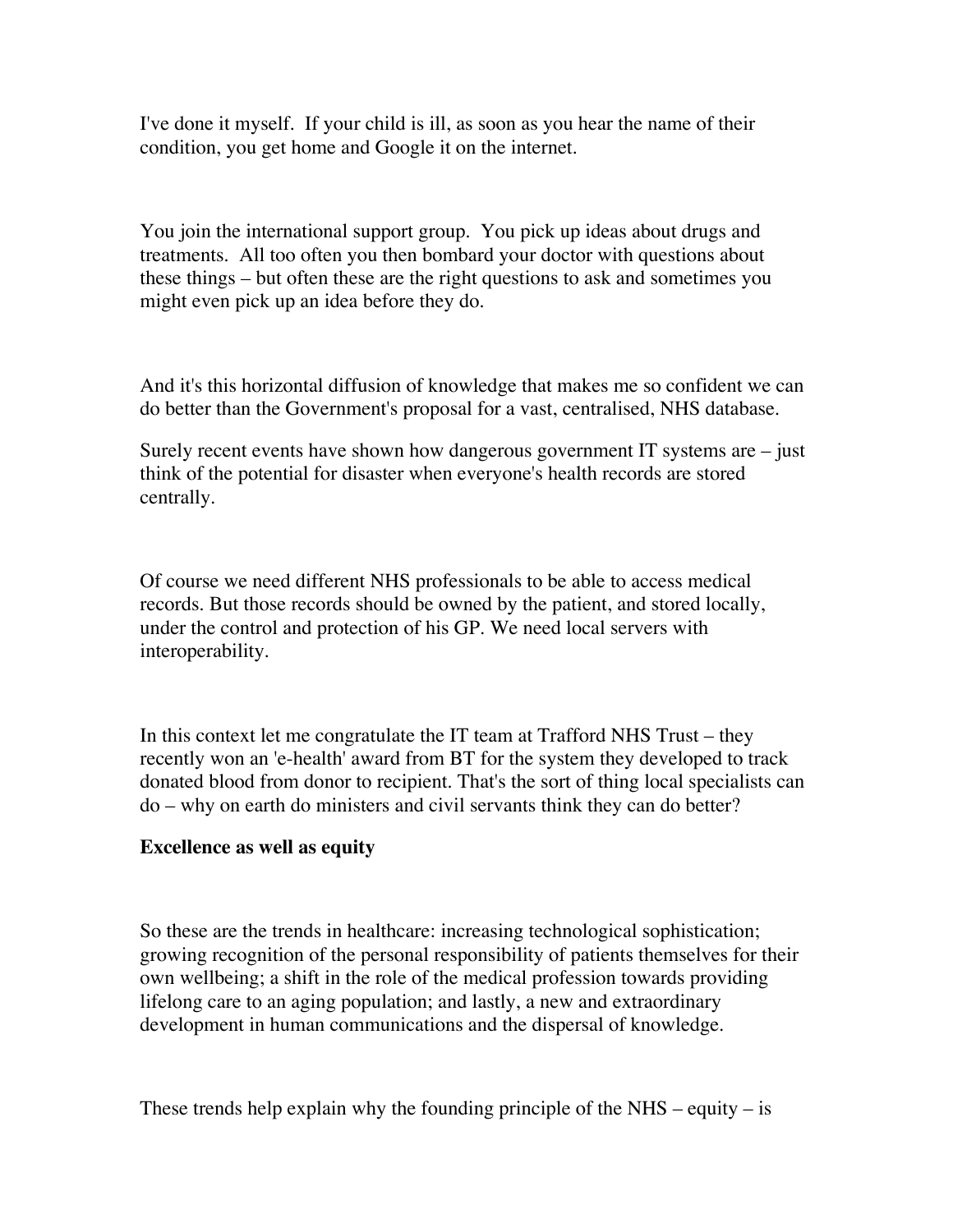more elusive than ever. NHS patients still suffer the inverse care law defined by Julian Tudor Hart in the 1970s: the people who need the most care, get the least, and vice versa.

And these trends also explain why Britain is below the European average in terms not just of equity, but of overall health outcomes: people don't get the standards of care they need.

I have put on record my commitment to equity, the founding principle of the NHS.

I believe this principle is widely shared throughout our society. Yet I also believe that there is a growing disquiet about the standards of care on offer in the NHS – and a growing public clamour to know why.

You can see this in the increase in the number of public enquiries after local scandals in the NHS.

Between 1974 and 1979 there were two public enquiries.

In the 1980s as a whole there were five. But between 1990 and 2002 there were 52 separate enquiries – the last being into the scandal at Bristol Royal Infirmary.

And the researchers who looked into these enquiries noted what they called the 'eerie parallel' between the first and last of these – problems which have become endemic to the NHS.

I quote: 'poor clinical leadership, an isolated and inward looking culture, inadequate management structures, and inadequate resources' at the front-line.

These features are not only inhibiting equity – they are inhibiting excellence. And that's the second priority I want the NHS to pursue: to deliver excellence as well as equity, quality as well as equality.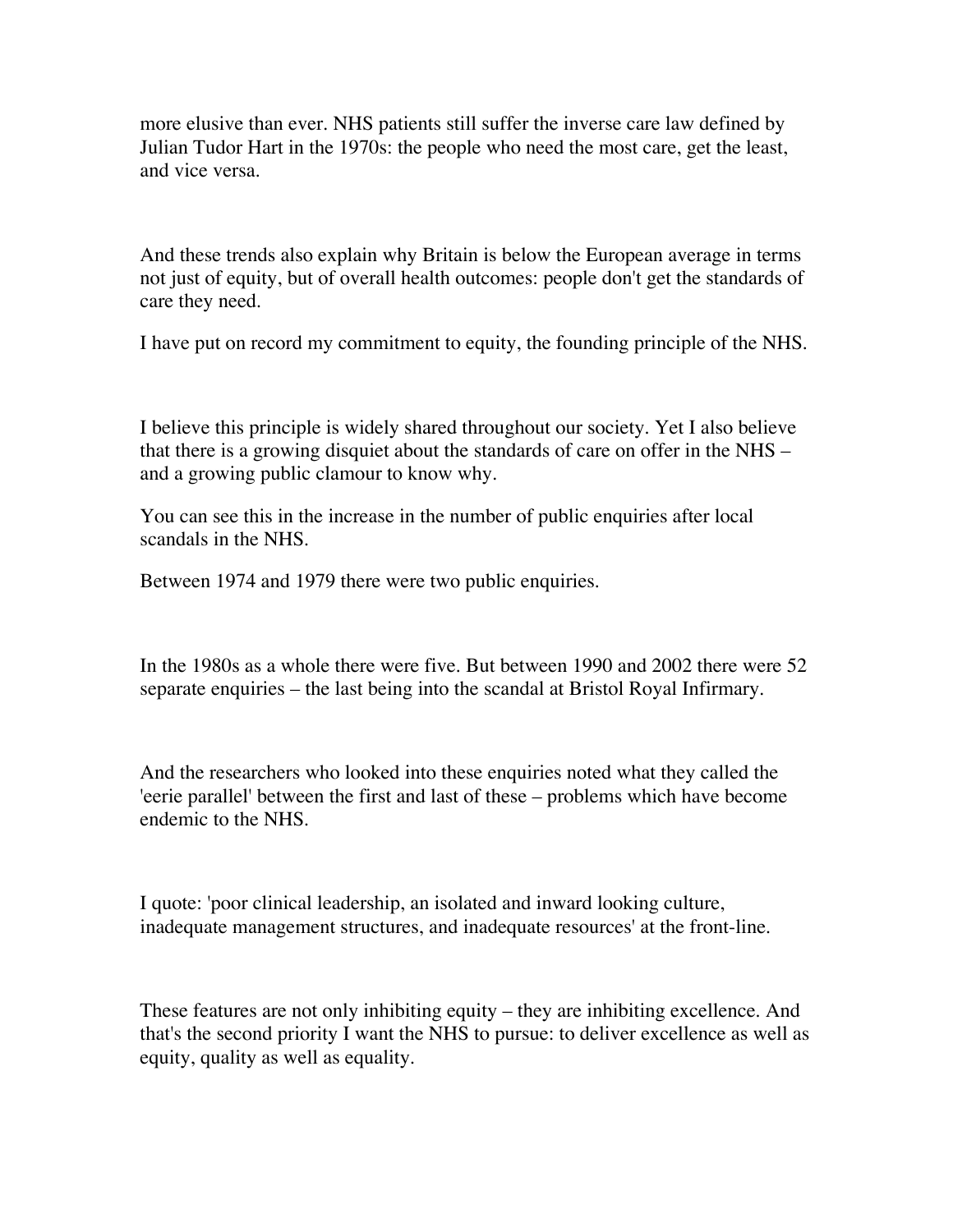A Conservative Government will pursue these in two ways: empowering patients and empowering professionals.

### **Empower patients**

The best way to enhance the power of patients is through the mechanism of choice.

Quite simply, the option of gaining or losing patients is the most effective spur to improvement on the part of doctors, hospitals and other care providers.

So we will give people a choice of GP.

We will allow patients to choose, in consultation with their GP, where they get their secondary care.

And we will ensure that hospitals and clinics and other care providers are paid according to the results they achieve.

Now I know that to some people the principle of payment by results trashes the motives of NHS staff – it suggests doctors and nurses need financial inducements to do the right thing.

And the same people say that competition pits parts of the NHS against each other, hospital against hospital and doctor against doctor.

I don't agree.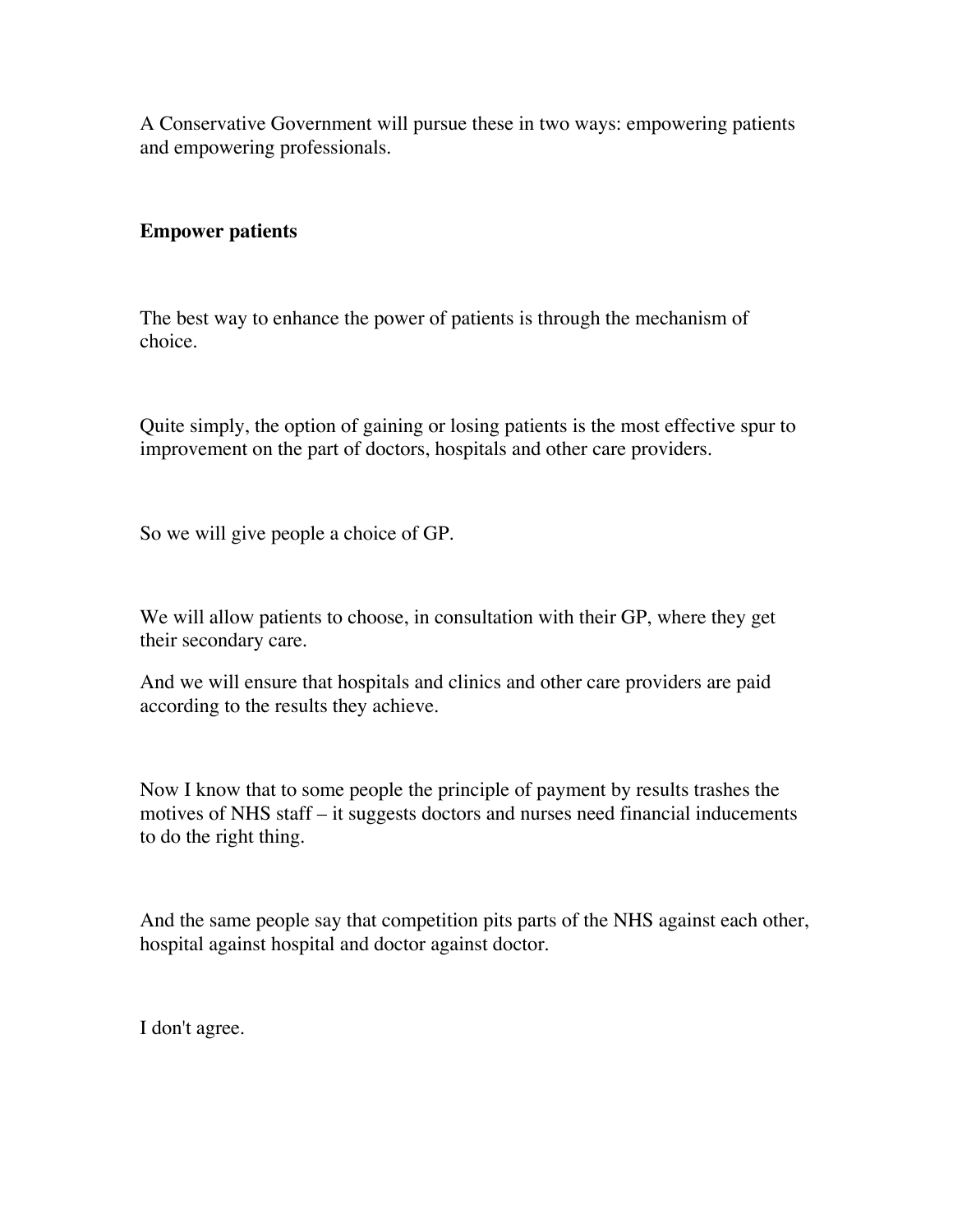It should be a basic rule of social policy that you don't pay for what you don't want more of. Money should attend success, not failure.

So, for instance, I don't think hospitals should be paid – or paid in full – for a treatment which leaves the patient with a hospital-acquired infection like MRSA.

So-called 'treatment following adverse events' should be the responsibility of the provider, not the purchaser – the hospital, not the GP or primary care commissioner.

GPs can spend the money that they save in this way to improve care elsewhere.

This is a means of hard-wiring infection control into the system. Rather than a topdown system of targets which encourages 'throughput' above all else, we propose a bottom-up system which prioritises quality as well as quantity.

This will make managers concentrate on the effectiveness, not just the volume of treatment.

In the same way, we want to explore new measures of patient-reported outcomes, which enables money to follow excellence in terms of the actual experience of people who use the NHS.

#### **Re-empower professionals**

So patients need empowering.

But let me emphasise that this must never be at the expense of the professional ethos, the Hippocratic vocation of doctors.

We also need to re-empower the professionals who deliver care.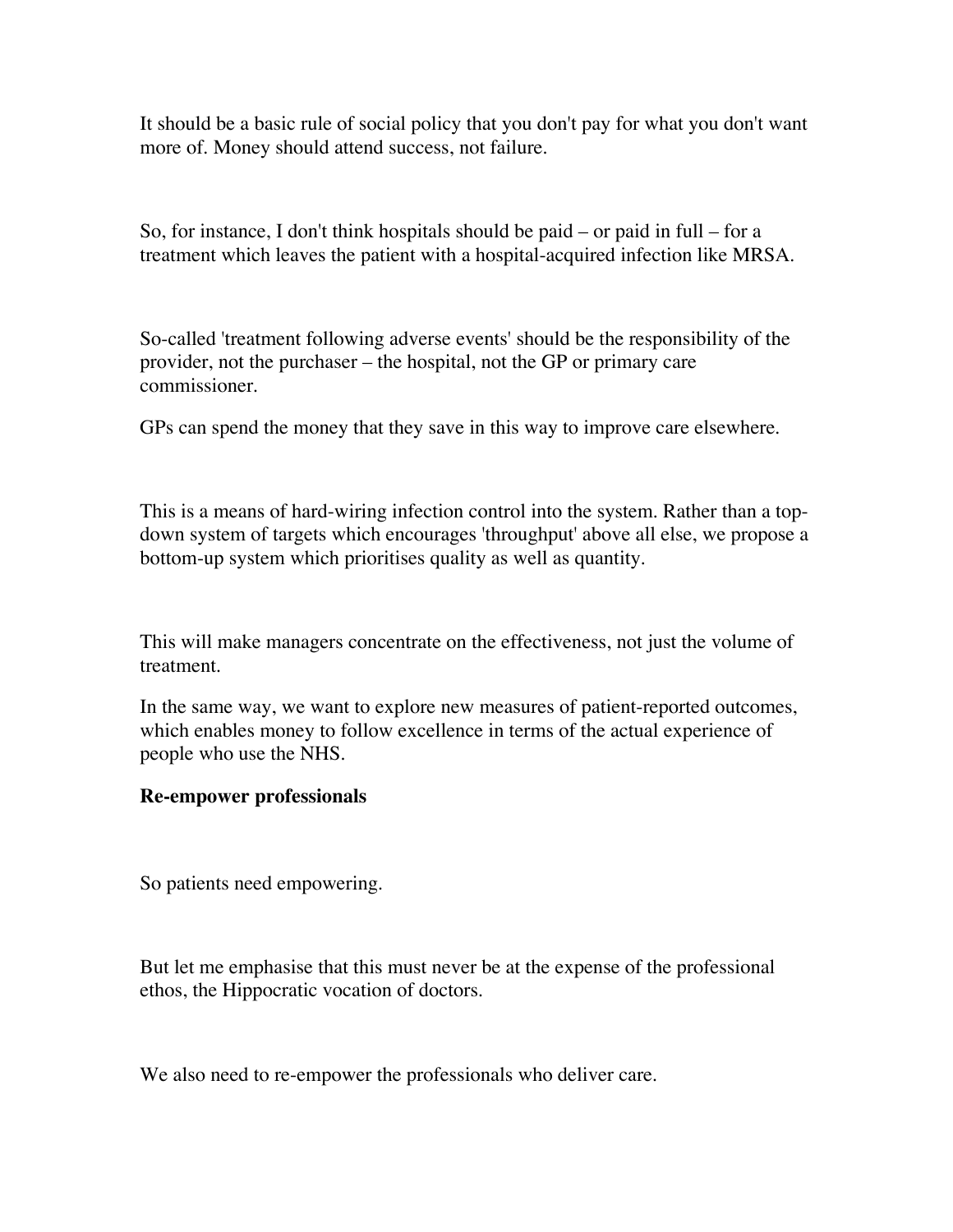Raymond Tallis, one of Manchester's great doctors and a philosopher too, has a particularly grim vision of the future:

> "if we are not careful, the patient-as-client will receive service-with-asmile from a 'customer-aware' self-protecting doctor delivering strictly on contract."

I do not share Professor Tallis's despair at the direction of the health service. But I know that far more goes into the behaviour of individual doctors, of hospitals and trusts, than the simple calculation of profit and loss.

So I am not ashamed to say that I want to see medical professionals recover their professional freedom.

As Chancellor, Gordon Brown imposed 64 Treasury targets on the NHS with the Department of Health and its regional bodies – Strategic Health Authorities – imposing many more.

The burden on the NHS created by this workload is immense: a total of around 250,000 data returns are demanded by the Department of Health from all NHS organisations in a given year.

Last month research was published showing that over the last five years £2 billion has been spent on pursuing targets – money that was supposed to be used to improve patient outcomes.

That's why a Conservative Government will scrap all centrally-imposed process targets, and enable the NHS to focus instead on outcomes.

We will stop the clinical distortion that results from ministers chasing headlines –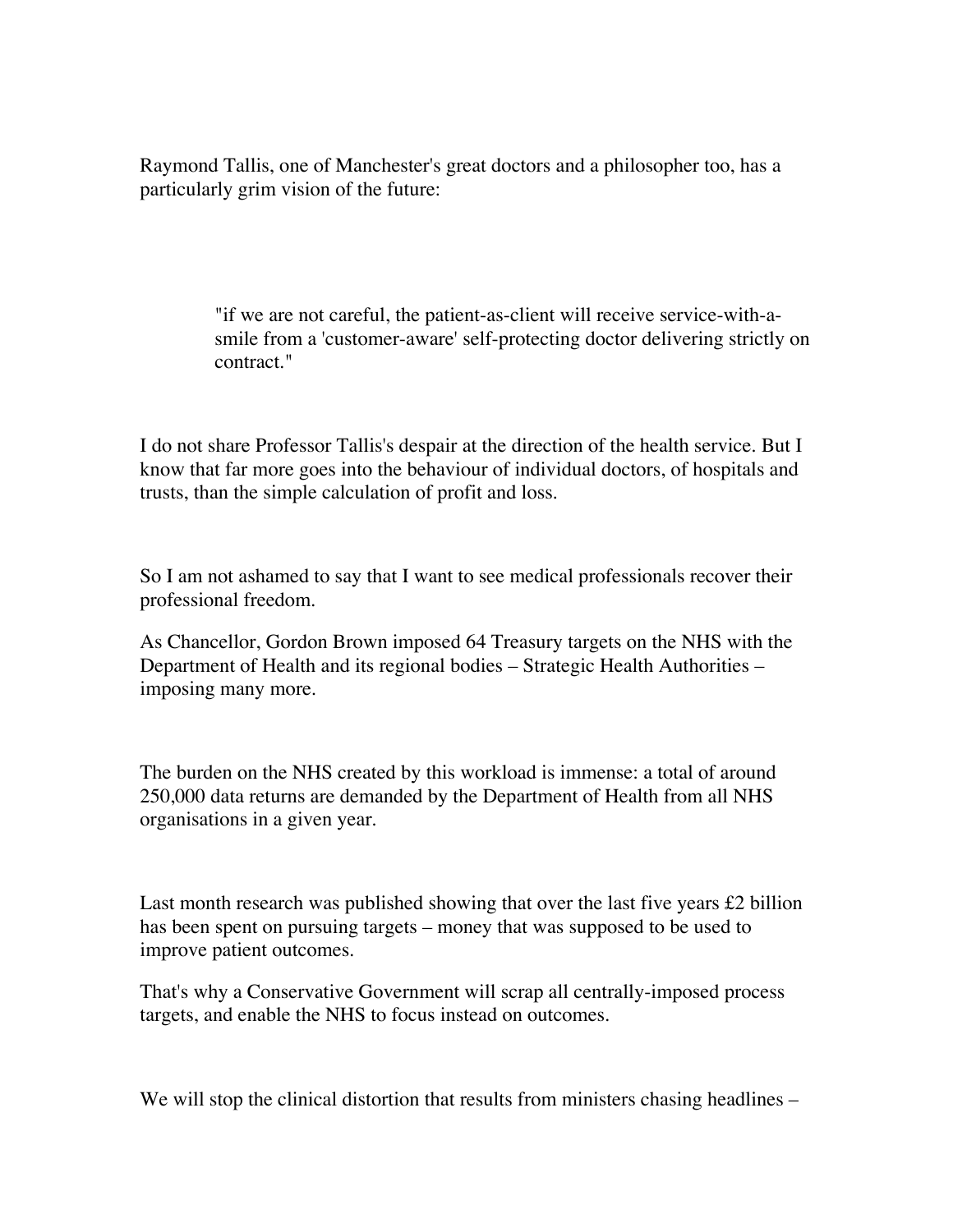and let doctors decide the right treatment for their patients. Payment by results should reflect the whole experience of care.

I'm not proposing ending the system of measuring doctors' performance – far from it.

But we'll stop the health department endlessly measuring processes, and concentrate on outcomes – the 'what' not the 'how'.

We'll measure cancer survival rates, for instance – not the number of radiotherapy courses delivered per month in a particular oncology unit.

That means that health policy can become evidence-based rather than target-driven – delivering not only equity, but excellence and value for money too.

## **Conclusion**

I have gone on at some length because this is a huge subject and I wanted to do more than the usual politician's skim over the surface.

Few things matter more to our country than the NHS – as I said at the outset, it's an institution which binds our nation together.

I know the fear that all families feel when they think they won't be able to get the care they need; and I know the relief you feel when a kind, competent nurse or doctor or technician is there when you need them.

And in this, the NHS's  $60<sup>th</sup>$  year, the Conservative Party has an historic opportunity: to replace Labour as the party of the NHS.

That's quite an aspiration – but I believe it is our duty to live up to it. To be the party of the NHS is an honour that must be earned.